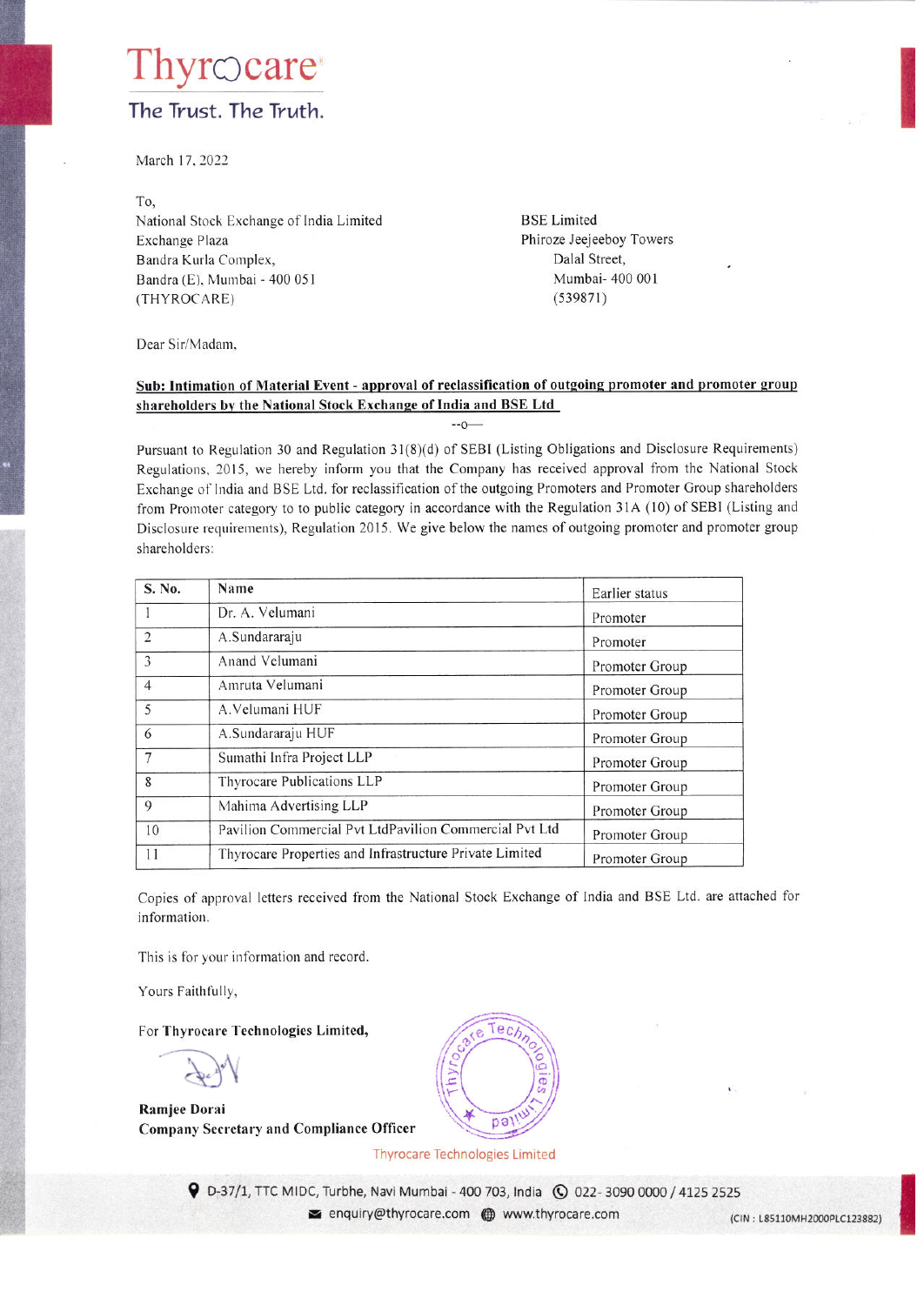



## National Stock Exchange Of India Limited

Ref: NSE/LIST/181 March 16, 2021

**The Company Secretary**  Thyrocare Technologies Limited D/37-1, TTC Industrial Area MIDC Turbhe Navi Mumbai 400 703.

### **Sub: Approval for Reclassification of Promoters under Regulation 31A of SEBI (Listing Obligations and Disclosure Requirements) Regulations, 2015.**

Dear Sir/Madam,

This has reference to your application dated September 23, 2021 seeking Reclassification of Promoters under the provisions of Regulation 31A of SEBI (Listing Obligations and Disclosure Requirements) Regulations, 2015.

Based on submissions made by the company, the Exchange is pleased to approve your application for reclassification of following Promoter as per the provisions of Regulation 31A of SEBI (Listing Obligations and Disclosure Requirements) Regulations, 2015.

| Sr.<br>No.                  | <b>Name</b>                                             |
|-----------------------------|---------------------------------------------------------|
|                             | Sumathi Infra Project LLP                               |
| $\mathcal{D}_{\mathcal{A}}$ | <b>Thyrocare Publications LLP</b>                       |
| 3                           | <b>Pavilion Commercial Pyt Ltd</b>                      |
| 4                           | Thyrocare Properties and Infrastructure Private Limited |
| 5                           | Mahima Advertising LLP                                  |
| 6                           | Anand Velumani                                          |
|                             | Amruta Velumani                                         |
| 8                           | A. Velumani HUF                                         |
| 9                           | A.Sundararaju                                           |
| 10                          | A.Sundararaju HUF                                       |
|                             | Dr.A.Velumani                                           |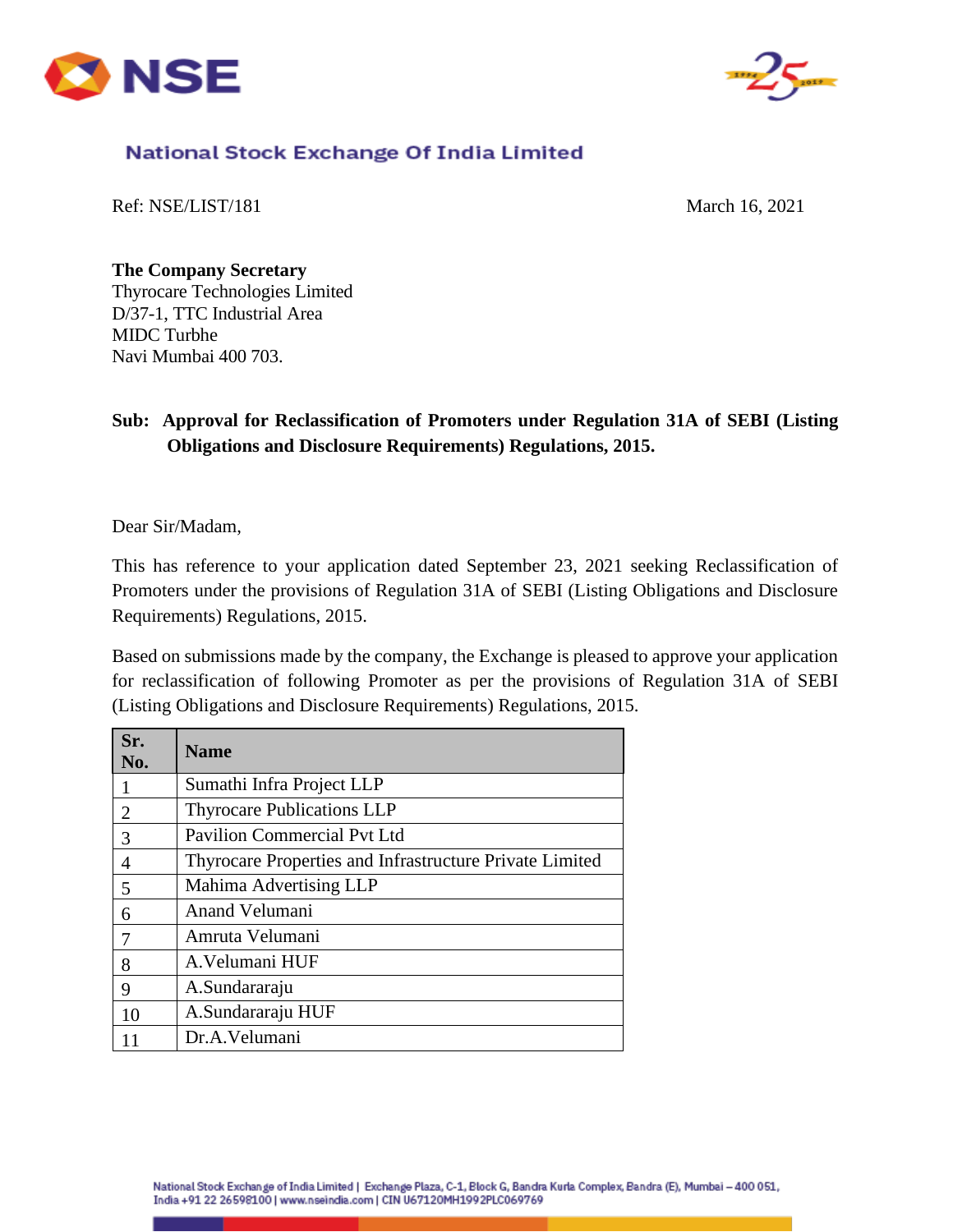

## National Stock Exchange Of India Limited

You are required to ensure that the event of reclassification shall be disclosed to the Exchange as a material event in accordance with the provisions of SEBI (Listing Obligations and Disclosure Requirements) Regulations, 2015.

Yours faithfully, For **National Stock Exchange of India Ltd.**

Charmi Dharod Manager

| CC: National Securities Depository Limited Central Depository Services Limited |                                |
|--------------------------------------------------------------------------------|--------------------------------|
| 4th Floor, Trade world,                                                        | P.J.Towers, 28th Floor,        |
| Kamala Mills Compound,                                                         | Dalal Street, Mumbai - 400 073 |
| Senapati Bapat Marg.,                                                          |                                |
| Lower Parel, Mumbai - 400 013                                                  |                                |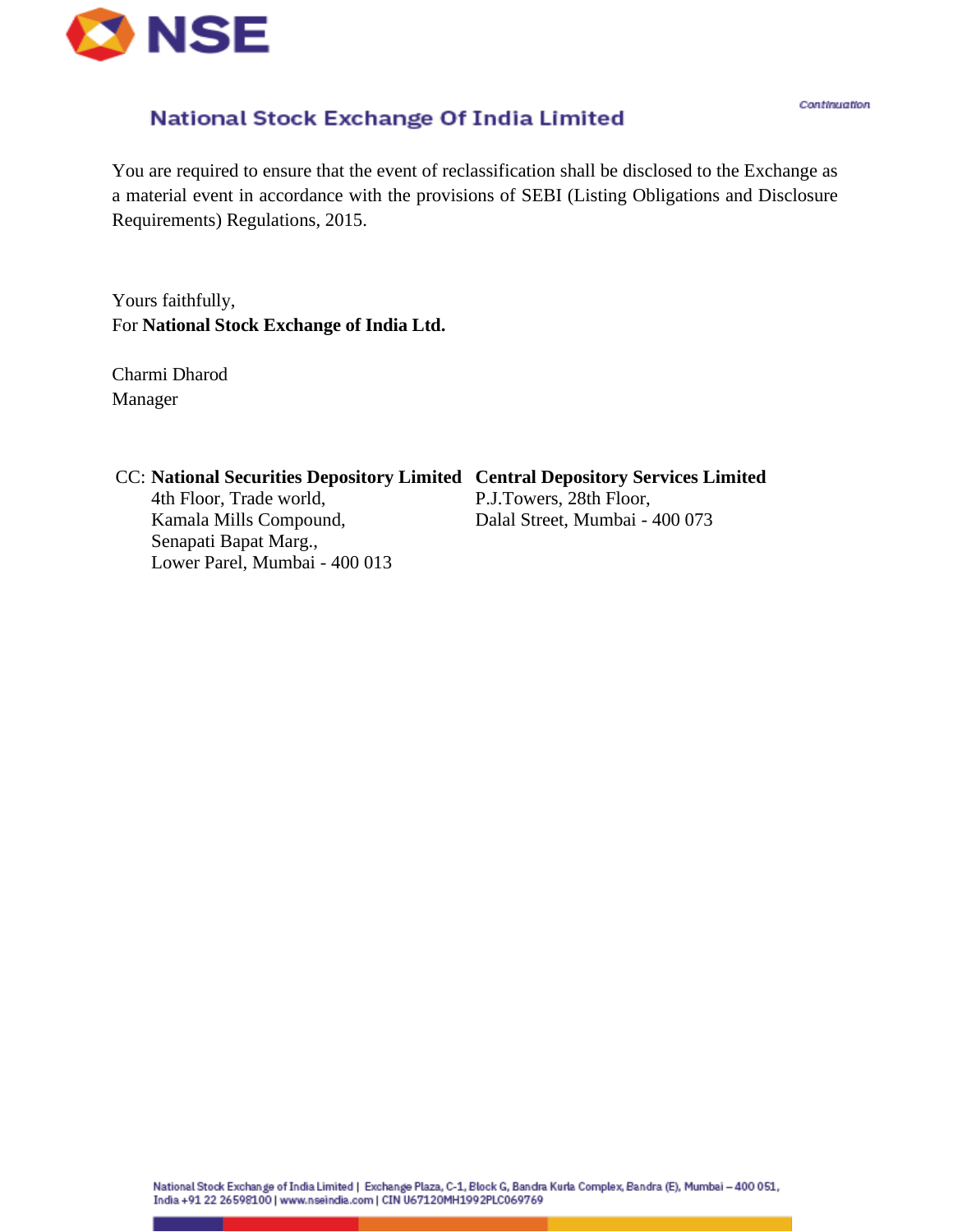

#### LIST/COMP/MI/201/2021-22

Date: March 16, 2022

The Company Secretary/ Compliance Officer **Thyrocare Technologies Ltd.** D/37-1, TTC Industrial Area, MIDC Turbhe, Navi Mumbai, Maharashtra, 400703 Sub: Approval letter for Reclassification of Shareholders under Regulation 31A of SEBI (Listing Obligations and Disclosure Requirements) Regulations, 2015.

Dear Sir/Madam,

We refer to your application dated September 23, 2021 seeking Reclassification of Promoter Shareholders under the provisions of Regulation 31A of SEBI (Listing Obligations and Disclosure Requirements) Regulations, 2015.

The Exchange is pleased to approve your application for Reclassification of Promoter Shareholders under the provisions of Regulation 31A of SEBI (Listing Obligations and Disclosure Requirements) Regulations, 2015 based on submissions made by the company.

Entities mentioned in Annexure 1 shall be classified as public shareholders

|                       | <b>Promoter holding</b> |            |                    | <b>Public Holding</b> |
|-----------------------|-------------------------|------------|--------------------|-----------------------|
| Quarter               | <b>Shares Held</b>      | Percentage | <b>Shares Held</b> | Percentage            |
| Pre-Reclassification  | 3,76,56,092             | 71.22      | 1,52,18,327        | 28.78                 |
| Post-Reclassification | 3,76,56,092             | 71.22      | 1,52,18,327        | 28.78                 |

The summary of the Shareholding Pre-Reclassification & Post-Reclassification is as follows:

Reclassification of Promoters - Thyrocare Technologies Ltd.



BSE Limited (Formerly Bombay Stock Exchange Ltd.) Registered Office : 25<sup>th</sup> Floor, P J Tower, Dalal Street, Mumbai 400 001 India<br>T: +91 22 2272 1233/34 E: corp.comm@bseindia.com www.bseindia.com SENSEX Corporate Identity Number : L67 120MH2005PL0155188

Page 1 of 2